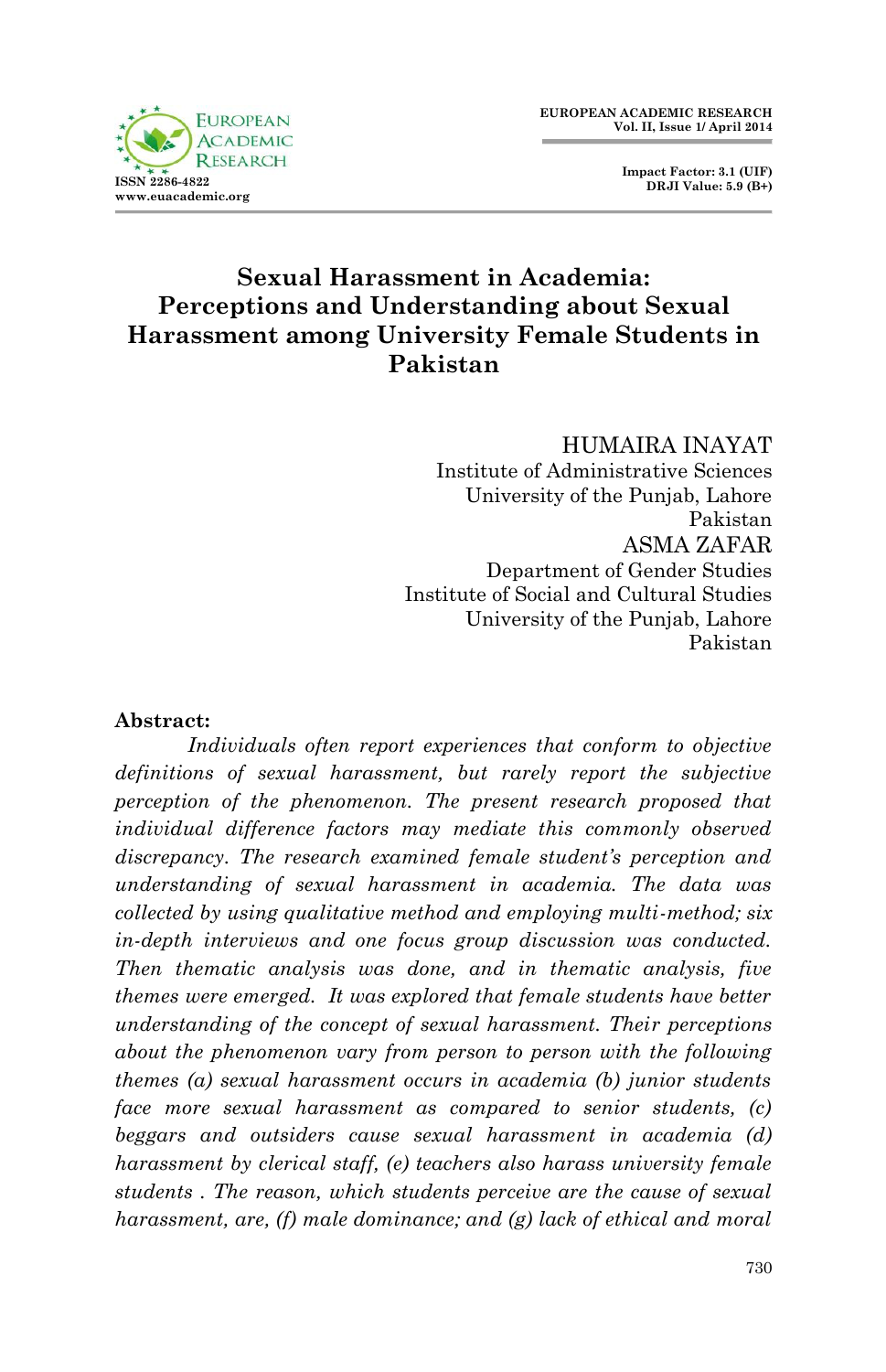#### *training of people.*

**Key words**: Sexual harassment, University, female students, academia

## **Introduction**

Sexual harassment is demeaning to the human dignity; it may occur in offices and public places etc, but, sexual harassment in academia is embarrassing as educational institutions, especially, institutions of higher learning have mandate to provide peaceful environment for work and leaning (Higher Education Commission 2011). Sexual harassment in academia is contradictory to healthy educational and working environment as it hinders the performance of sufferer of any kind of harassment. Previous studies prove this phenomenon in academia, a study conducted on females revealed that victims of harassment face issues of depression, anxiety and lack of confidence in their lives (Fitzgerald et al. 1988). The magnitude that (Fitzgerald et al. 1988) find out is that almost 60% females face sexual harassment in one way or the other, but, how person perceives sexual harassment depends upon many factors as York (1989) states that sexual harassment perception is purely a subjective phenomenon. York (1989) further states, "Behavior that one person considers as sexual harassment another might see it as an innocent flirtation" (p.381). How a person perceives sexual harassment is based on gender, culture and many other factors as Rotundo et al. (2001) and Dougherty (1999) find out that the perception about sexual harassment depends on the gender. Rotundo et al. (2001) conducted Meta-analysis to investigate the magnitude of difference between male and female understanding regarding sexual harassment. This study revealed that women were more sensitive about gestures and voices about sexual harassment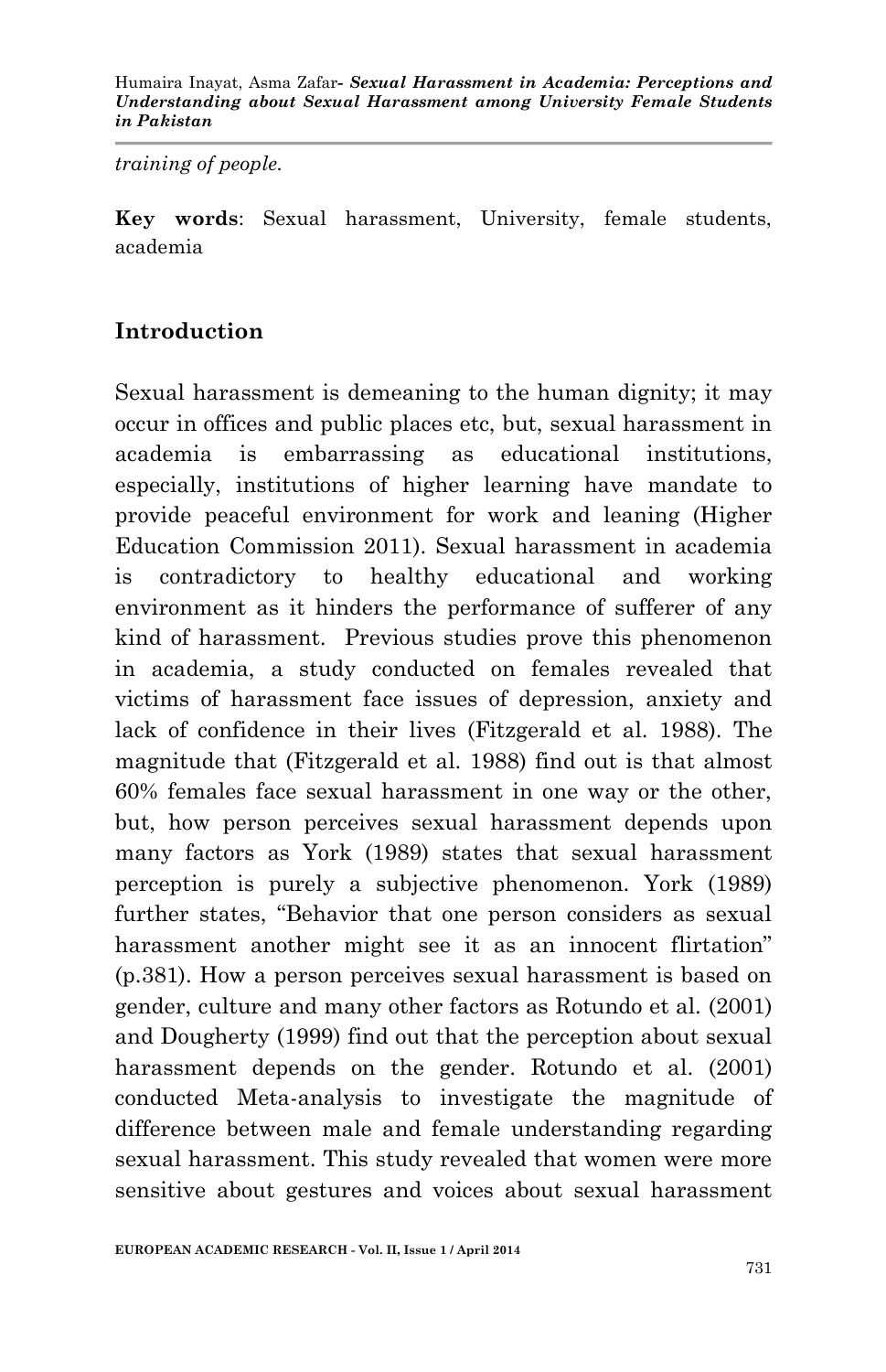whereas male's point of view was different. They consider this issue but not as seriously as females.

Similarly, Dougherty (1999) argues that a gap exists between men and women understanding regarding the sexual harassment. Men consider sexual harassment a men's power over standpoint and related fear of marginalization with women's power with stand point and related fear is physical harm. So Dougherty (1999) and Rotundo et al. (2001) studies converge at one point that gender plays a decisive role in shaping the perception of a person about sexual harassment. One important position that Dougherty (1999) crop up is that women's fear of physical harm while man's fear of marginalization are sexual harms faced by both genders. Benson and Thomson (1982) discovered that female students were more expressive to indicate that male harass them and it affect their performance in academia. Whereas male admit the prevalence of sexual harassment but did not mentioned that these behaviors were offensive or interfered with their academic progress and career development. Further conducted a study to explore the attitudes and experience in teachers student's relationships. Male and female students both indicated the types like physical advances, sexual bribery, undue attention and sexiest comments, but Further Bursik (1992) highlights the power relations and types of sexual harassment articulated under the power influence as in power relations, harassment is more prevalent and it varies by level of power sources and context of harassing situations. The power issues in this study also discuss the context of supervisory harassment.

This research aimed at finding the pattern of perception of University female students about sexual harassment using multi method data collection technique. This is different from previous research that, (1) it is a qualitative investigation; and (2) most of the previous researches have focused on both genders while this study focuses only female students as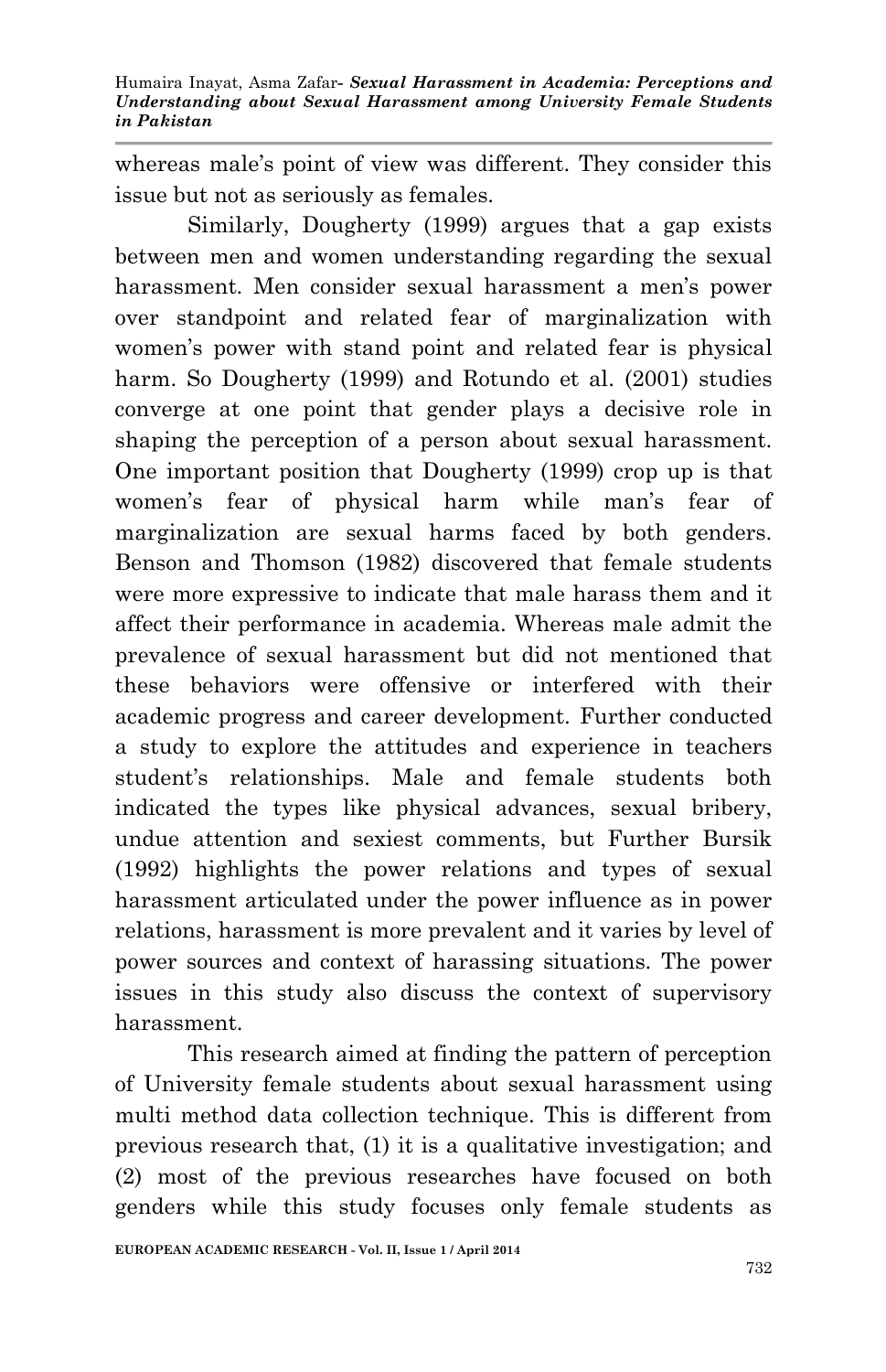previous researches revealed that females are more sensitive towards sexual harassment and they perceive it differently. Therefore, the researches strived to discover sexual harassment in particular context of academia among University students.

# **Objectives of the study:**

The underlying objective of conducting this research is to know, (1) the nature of sexual harassment in academia, if any, (2) the level of awareness and understanding of this phenomenon. The objective of subjective or qualitative research for this topic is important because of some limitations of survey research as "survey researchers may try to impose a definition on respondents' estimates of incidence but not know whether that definition is, in fact, what people actually applied to decide that a behavior was sexual harassment" (York 1989, 38).

## **Research Questions**

- 1. To what extent University female students understand the phenomenon of sexual harassment?
- 2. Which behaviors do University female students perceive as sexual harassment?
- 3. Who are harassers in University female student's perception?

## **Focus of this Research:**

This study is particularly aimed at capturing the University female students perception about the sexual harassment that might depends on their particular context and so many other factors as according to York (1989), sexual harassment is not an objective phenomenon but rather it is highly subjective and depends on so many socio cultural factors. It means that a particular individual will perceive different behaviors as sexual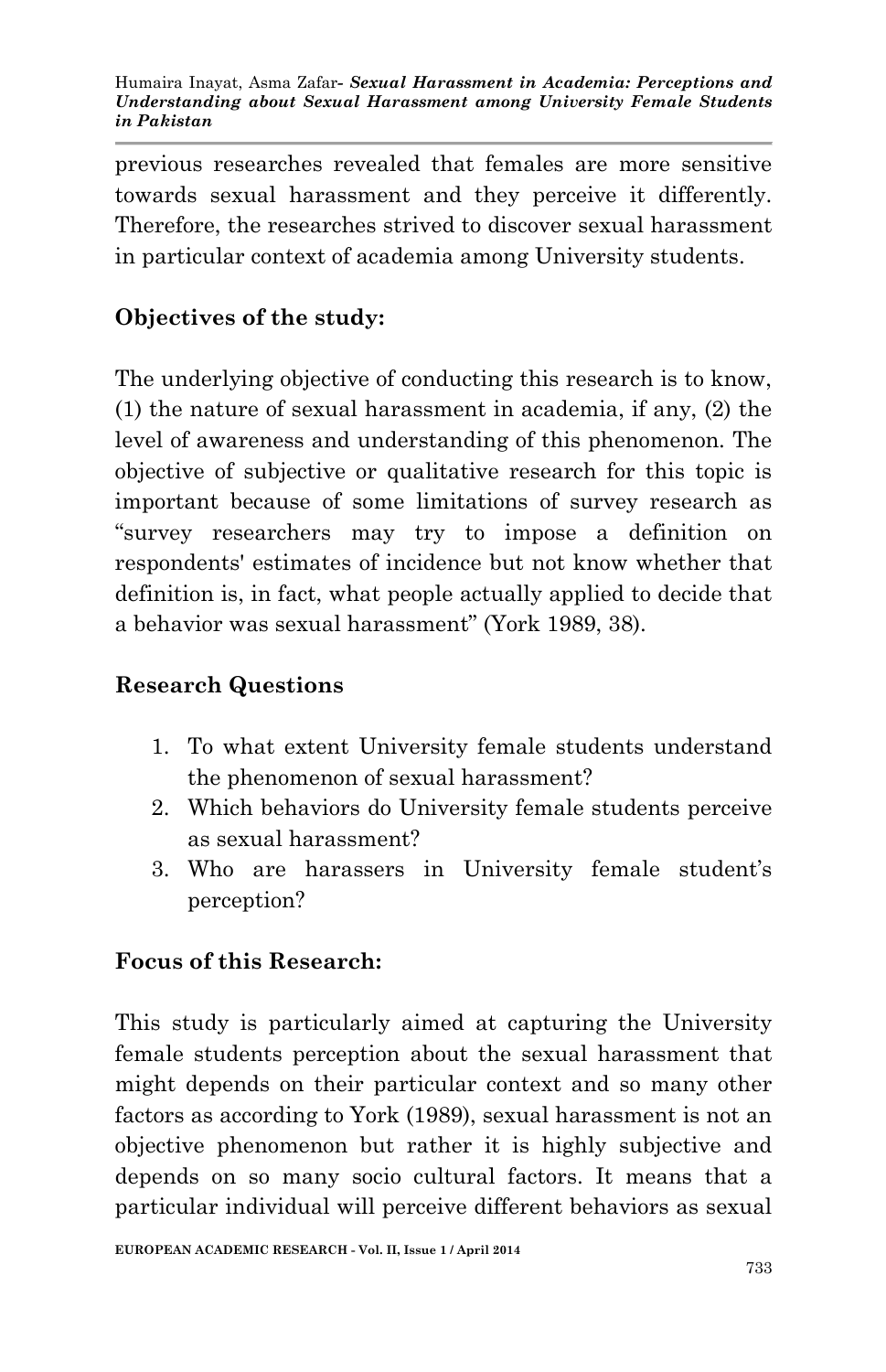harassment regardless of any legal definition. York (1989), "Behavior that one person considers as sexual harassment another might see it as an innocent flirtation" (381). It focuses only female students and the sexual harassment they face from, (1) other students of the same university; (2) teachers; (3) administration and (4) outsiders. Outsiders mean any person who is not directly related to the institution. The rational for including 'outsider' is that so many people come inside the university they may be the relatives of other students or of employees or they can be drivers of vehicles or beggars.

# **Significance**

Sexual harassment has become issue of the day so to explore about the perception and understanding regarding sexual harassment among University female students, a qualitative study conducted. This study will help in catering the issue: It will provide significant findings about sexual harassment and the level of understanding of sexual harassment among University female students of two public Universities in Pakistan. Academia administration can utilize the findings to extend this research for proper formulation of policy to combat this phenomenon in University.

# **Research Design**

# **Population**

A population is the set of all elements for which measurements are possible. A population can consist of products, workers, customers, firms, prices, or items about which the decision maker or manager is interested. Another word used to identify population is the Universe (McNabb 2008).The population for this research consisted of University female students in two Public sector Universities of Lahore, Pakistan.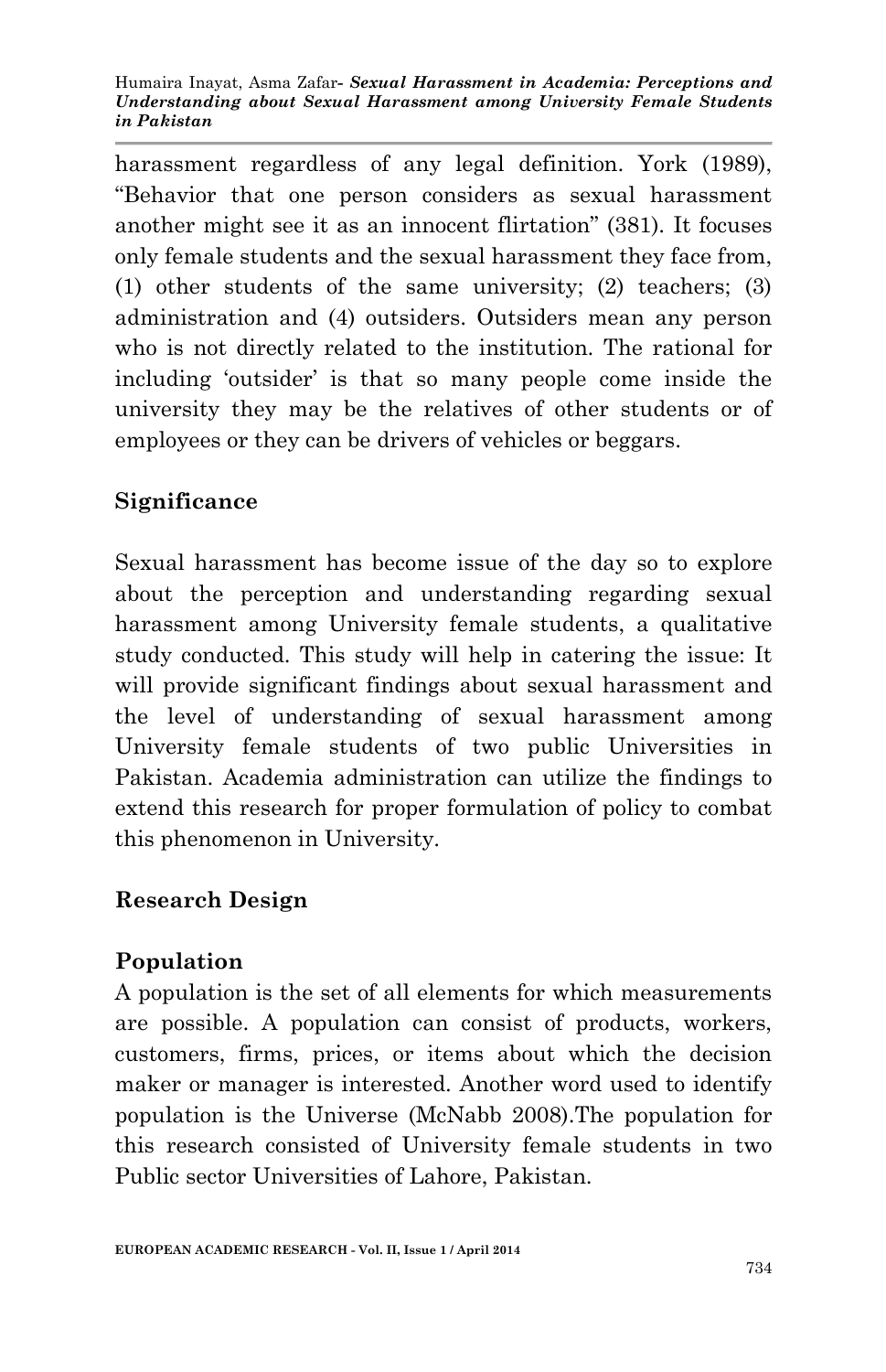### **Sample:**

Sample is a portion of a population (McNabb 2008). The researcher conducted her study in university of the Punjab. This university is largest university of Pakistan located in Lahore .University female students were selected through purposive sampling method under which used convenient sampling from the Punjab university hostels, six university female students of part two of master's degree programme in Punjab University hostels. Reason for selecting part two students was that they were knowledge and knew the prevalence level of sexual harassment in academia while studying in co-education. To select the sample of hostilities University female students was feasible for researcher to access the site and to collect data. The data was collected through indepth structured interviews with each participant between 20 July 2013 and 25 July 2013. Interviews were conducted on a one-to-one basis, and according to the feasibility of all participants, the interviews were conducted in venue of their choice, in their rooms. That location was particularly important in terms of to maintain privacy that we, as the researchers, were able to form. The participants were comfortable and, within venue of their own hostel room and better were able to talk freely about their perception and personal experiences about sexual harassment. All interviews were audio-recorded and transcribed verbatim. All participants were given a pseudonym to maintain confidentiality. The sample consisted of women between the ages of 20 and 30 years. The educational level of the participants was master's level and above, four of them were students of masters in part two, and one was M.Phil and one was PhD scholar. Gender of researchers also facilitated our permission to the University female students, as several participants made it clear that they would not have participated if a male researcher conduct interview on such sensitive topic. However, the researcher's position as either the insider or outsider is not rigid. For this article, data were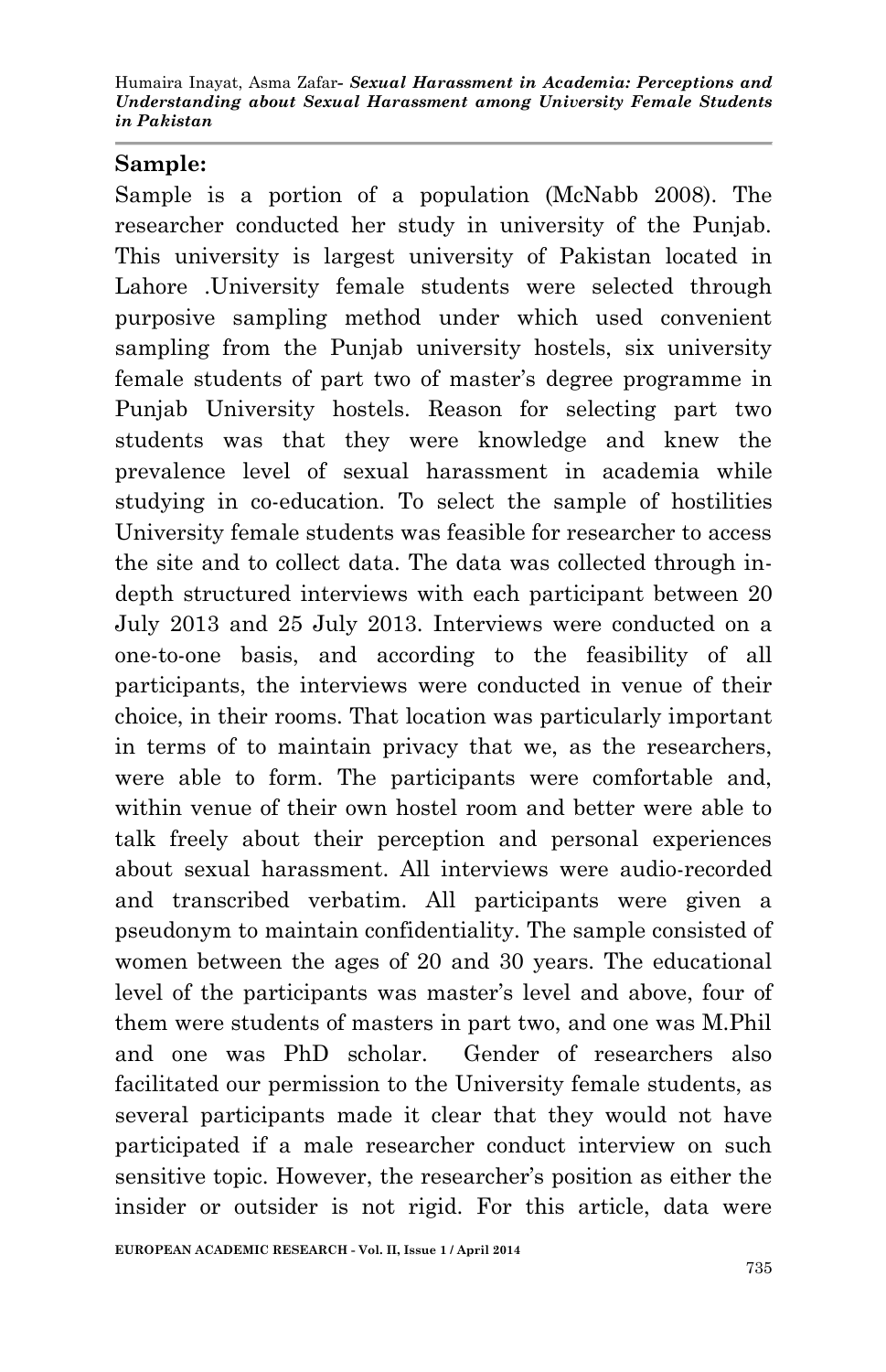drawn from six in depth interviews and one focus group discussion. Researcher selected in depth interview because indepth interviews were used when seeking information on individual, personal experiences from people about a specific issue or topic, when to describe the people perceptions in individual voices and stories regarding sexual harassment. It is important of gaining a detailed insight into research issue from perspective of the study participants themselves. This reflects the emic perspective that is essence of qualitative research.

As according to York (1989), sexual harassment is a subjective phenomenon, so, inductive/ qualitative method of research was employed to get in-depth responses from the participants. The selection of particular research method is linked to the research problem. Some methods are more effective in getting certain types of questions and specific dimension of a research question (Biber and Leavy 2006). The population for this research was all the University female students. Sample consisted on six female students were selected using convenient sampling. Data was collected using multi method comprising in-depth interviews (each 55-70 minutes) and one focus group (120 minutes) was conducted after informed consent of the participants. These techniques were used as research questions require both breadth and depth (Morgan 1996). The interviews were recorded after informed verbal consent of the participants. They were ensured about their confidentiality and anonymity. During interviews reflexivity was maintained as it is the heart of qualitative research. Eye contact was also maintained and probes were used. After conducting each interview they were transcribed on the very day to get involved with the data. Transcribing the research data provide the researcher with an opportunity to get involved with his or her research material right from the beginning of the data collection (Biber and Leavy 2006). Then the researchers go through the transcriptions and listen to the recordings repeatedly to become familiar with the data. In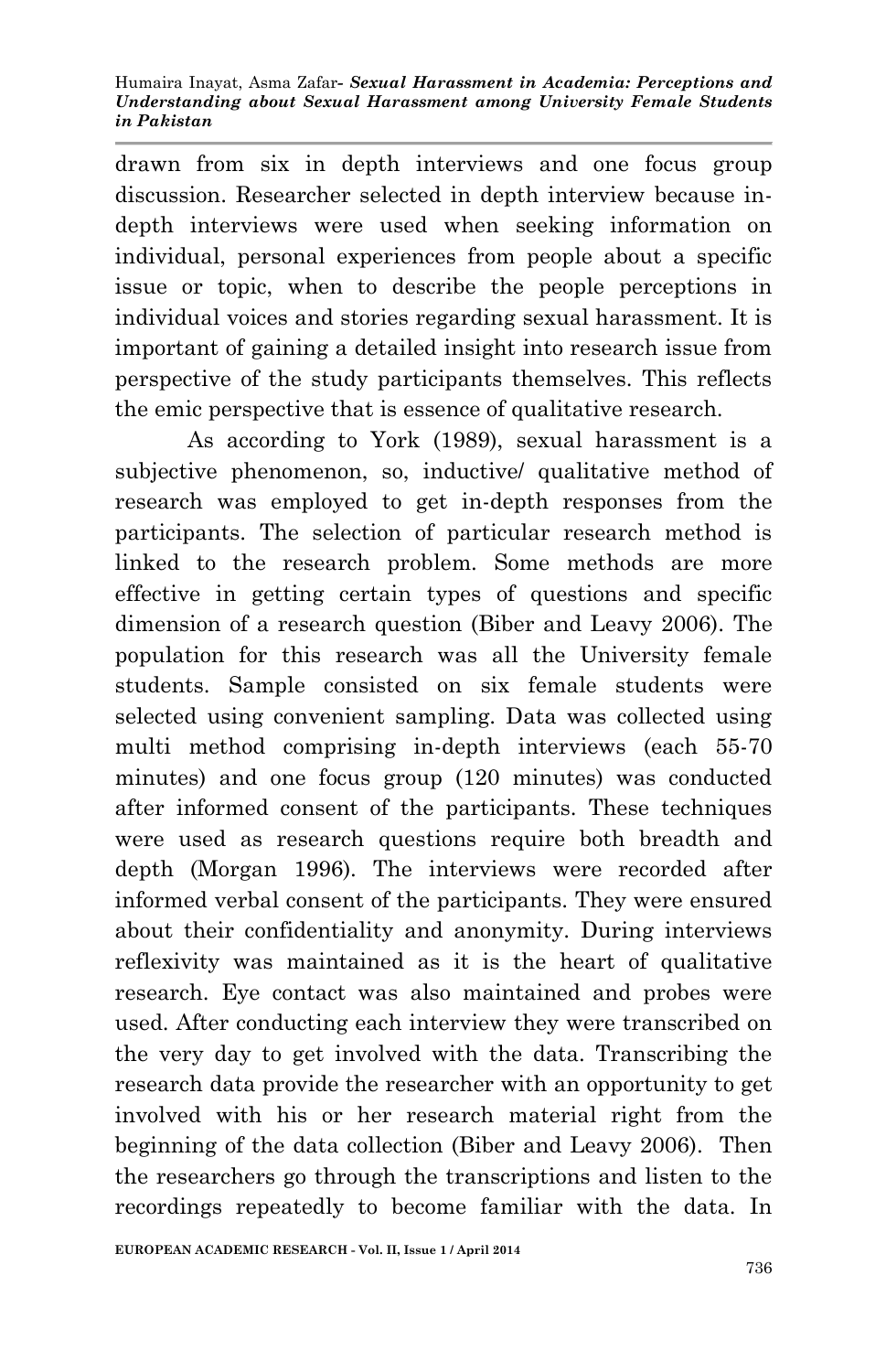exploration phase, the researchers read the textual and video or audio data and thinks about it (Biber and Leavy 2006). In data, reduction researchers coded the non-numerical data. Coding means extracting meaning from the non numerical data which can begin as soon as the researcher begins to collect the data. Based on these codes, data was interpreted and ultimately conclusion was drawn based on below interpretations. After interpretations five themes were emerged that are discussed in finding.

### **Thematic analysis**

### **Perception of Female students about sexual harassment:**

The analyses of data suggest that those female students whom researchers interviewed and those, with whom focus group discussion was conducted, all perceive that sexual harassment is an issue in academia. Some of the following excerpts from the transcriptions support this phenomenon.

#### **Harassment does exist in academia:**

Female students perceive that sexual harassment is an issue in academia. As most of the students tried to respond in term of the magnitude of this problem; i.e. one respondent said that 50- 60% female students face sexual harassment in one way or another; another respondents said that 60-70 percent of female students face harassment, and another said, "All girls face it in one or another form. I have seen this issue with other girls also". One of the female students responded in a different way. She said that students do face harassment but only the one who face it can explain it well other people only spread rumors. It appears that female students have also observed many other students facing sexual harassment. *All girls face it in one or another form. I have seen this issue with other girls.*

#### **Behaviors that were considered as sexual harassment by**

**EUROPEAN ACADEMIC RESEARCH - Vol. II, Issue 1 / April 2014**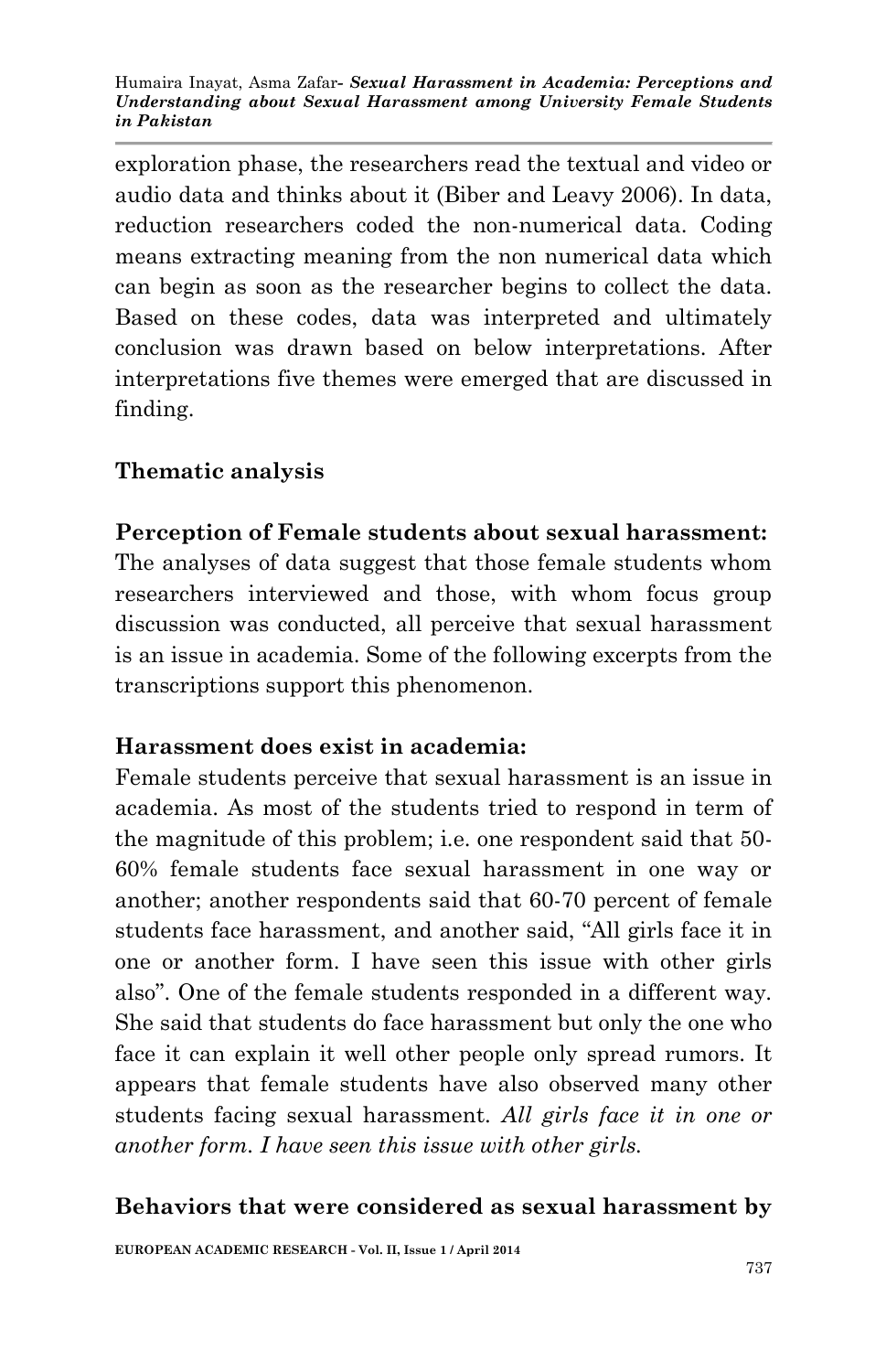#### **female students:**

University female students have better understanding of the phenomenon of sexual harassment. One student said, *"Disturbing anyone's life teasing and annoying behaviors are sexual harassment, especially, when a male tease or disturb a female*." The responses showed similarity about the frequency of occurrence of particular behaviors as most of the students consider that whether those behaviors occurs once or repeatedly they will be considered as harassment. *Sexual harassment includes wide range of behaviors. It is usually repetitive. I mean that in harassment the other person (harasser) is constantly involved in such behaviors which disturb others life".*

"*Sexual harassment occurs when female are harassed in any way by males*". Most of the female students perceive that only male sexually harass the female students, but only one student said that in her view "*female students also harass the boys when they were in majority and single boy walking beside them but side by side she also revealed that boys do not have physical threats as girls do face*". She said, "*I would add to it that some male students also face harassment but as your topic is specific to female students so I will discuss only about females students*".

### **Junior female students face more sexual harassment:**

Female student's point of view is that female students who are newly enrolled in the University face more harassment as compared to old ones. "*It happened with my friend when she was in first semester a in University she troubled from harassment as a boy always followed her in department, library and also make her calls and messages. This behavior had strong impact on my friend psychologically that she did not complete her degree and went back home"*.

The respondent further said that according to her point of view *"new students face more harassment because they are not aware of the environment, so, they become victims of sexual*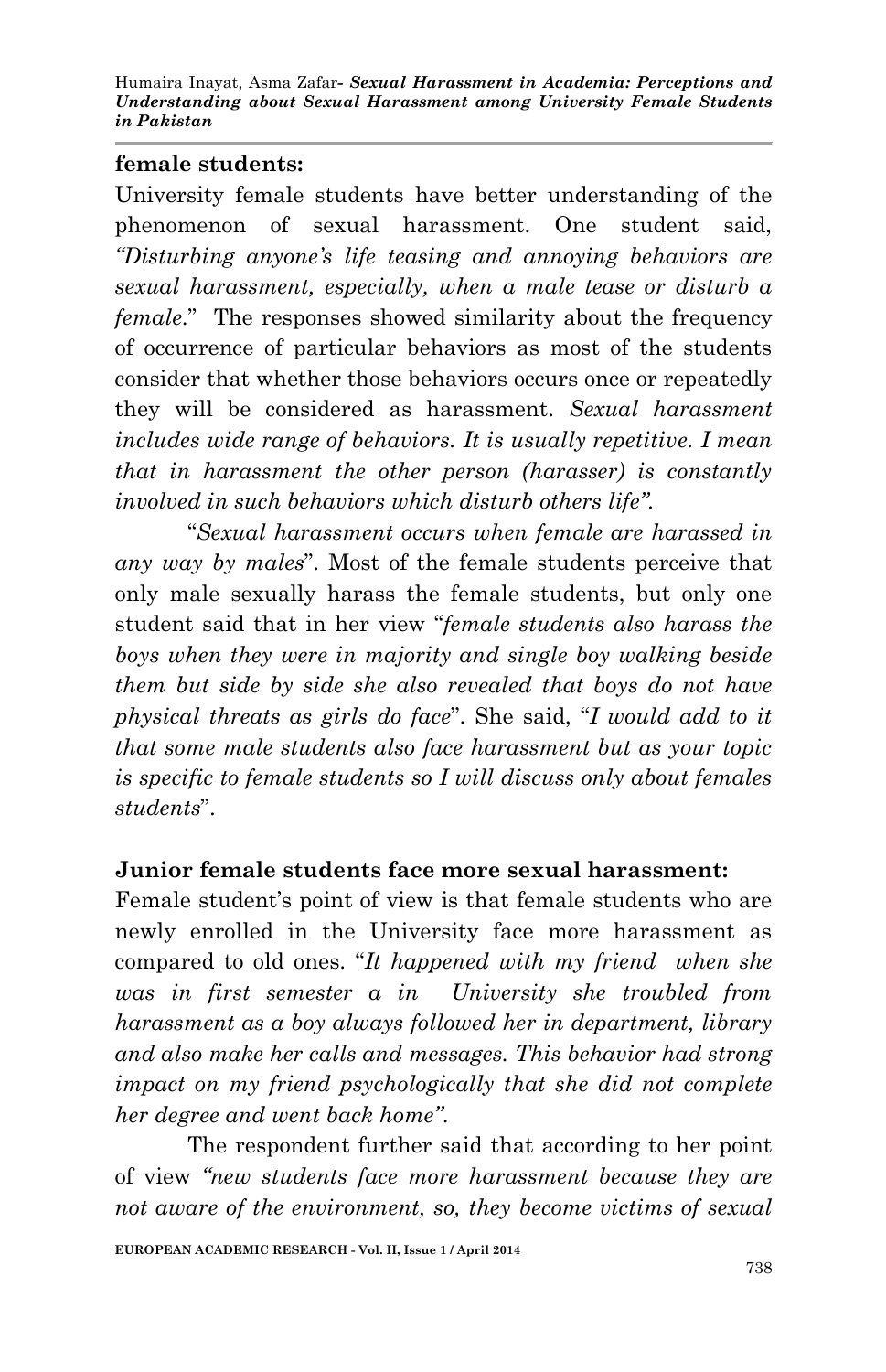*harassment*". Narrating her experience one participant of focus group said, "*We were afraid to help the girl above mentioned because at that time we were in our 1nd semester. If it would happen now we definitely, do something. These people disturb newcomers and innocent girls".* The senior students had more experience and maturity and if they are harassed in any way, they overcome it and handle it easily while for new comers fall victims.

### **Who was/were the harasser?**

From the in-depth interviews, it came to know that in University male students, clerical staff, outsiders and very few teachers were the harassers.

### **Male students:**

Female participants said that male *Students usually took mobile numbers then give their friends and they harass their female friends in different ways.*

From the data of focus group discussion an in-depth interviews researchers came to know that boys harass female students in different ways. Boys tease female students on roads and underpasses and bridges of the University.

One of the respondent revealed that *"I was walking on the footpath they knowingly collide their bike with me. I fell down but this time I could not stood up. The boys ran away. Some people surrounded me. I only know that some people surrounded me and there was blood coming out my nose".*

Others ways used by male students is to discuss about female students and sharing indecent jokes in presence of girls. Mostly they do these behavior outside of their own department.

Another respondent said that" *Boys stand close to girls and, share vulgar jokes with each other. When girls were alone some people also touch them and they are on their bikes. Many of the boys of our department do so. They usually discuss the girls of their class. They call bad names for girls. For me they*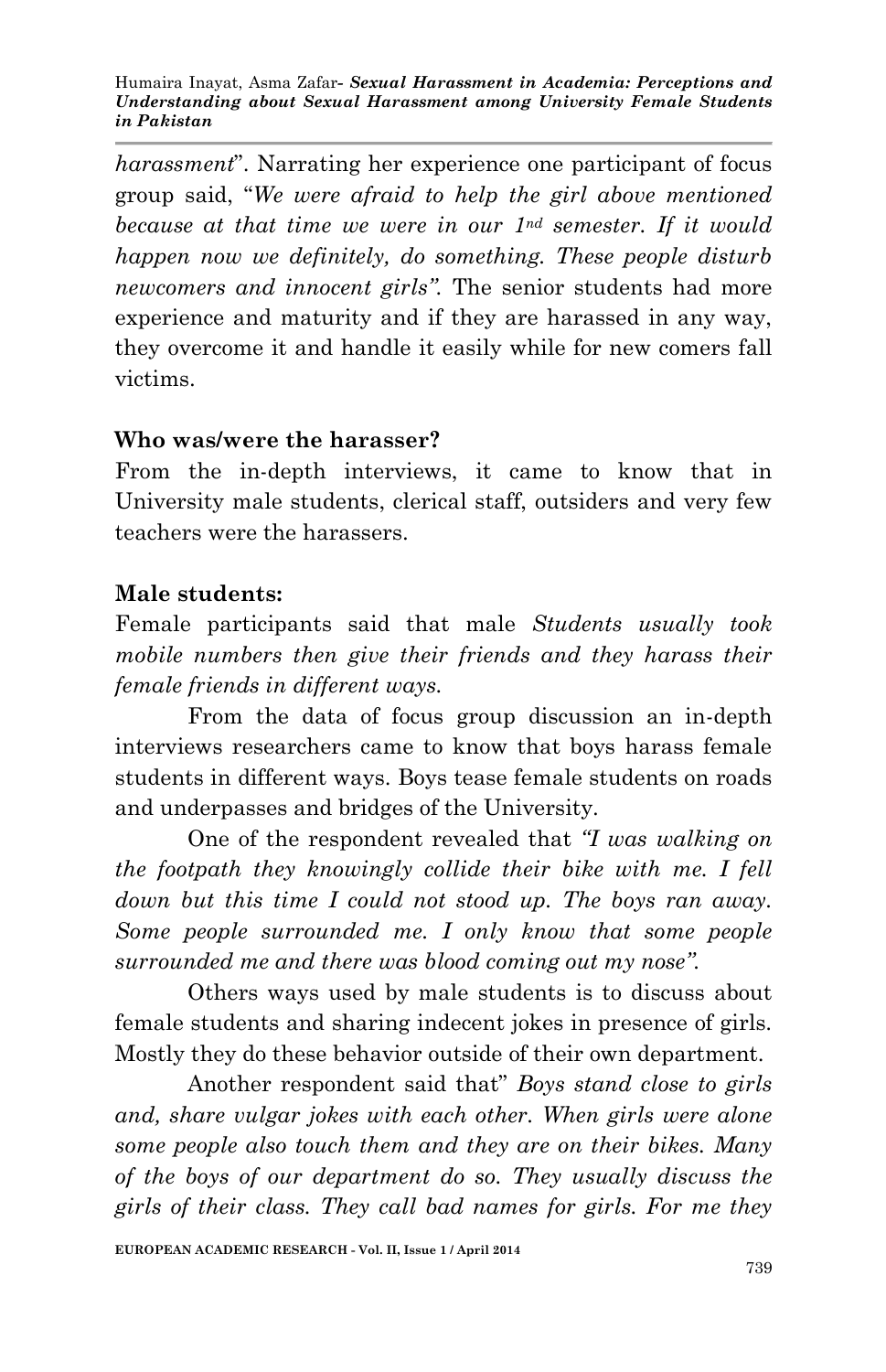*use the word "langry" (disable) and for one of my class fellow they used a word, hmm should I say that word? aahn they call her (abusive word) because she is very modern and outspoken. They also call one of our class fellows as "Masi" and "Zubaida Appa".*

Female student's point of view was that newly enrolled male students do such activities because most of the students in University come from small cities and single sex schools. Therefore, for that matter they do not have manners about how to behave with girls and how to show respect for them. A respondent said, "*Mostly students of BS (hons) do so".*

## **Clerical staff:**

According to a participant, administrative staff or clerical staffs also harass them.

One respondent said that *I faced harassment from a clerk in admin block*.

Another respondent described her experiences as "*he said to me that I have just received the question papers from your teacher you can have them. This will be my pleasure but with the condition you have to come with me a place of my choice*". Another respondent's view was that the clerical staffs try to free with the female students.

Further, a respondent revealed. "*One person in administration of our department used to give his phone number to girls. One person, he is sweeper, of our department is very bad. Whenever female students go to him he used to show very indecent gestures*".

## **Outsiders:**

Students share different experiences of sexual harassment from outsiders. Some participants said, "*When students come back to hostel many people disturb them on the under pass and people on vehicles ask them "Lift chahye jaan (can we drop you dear)".*

Mostly participants shared that outsiders were a major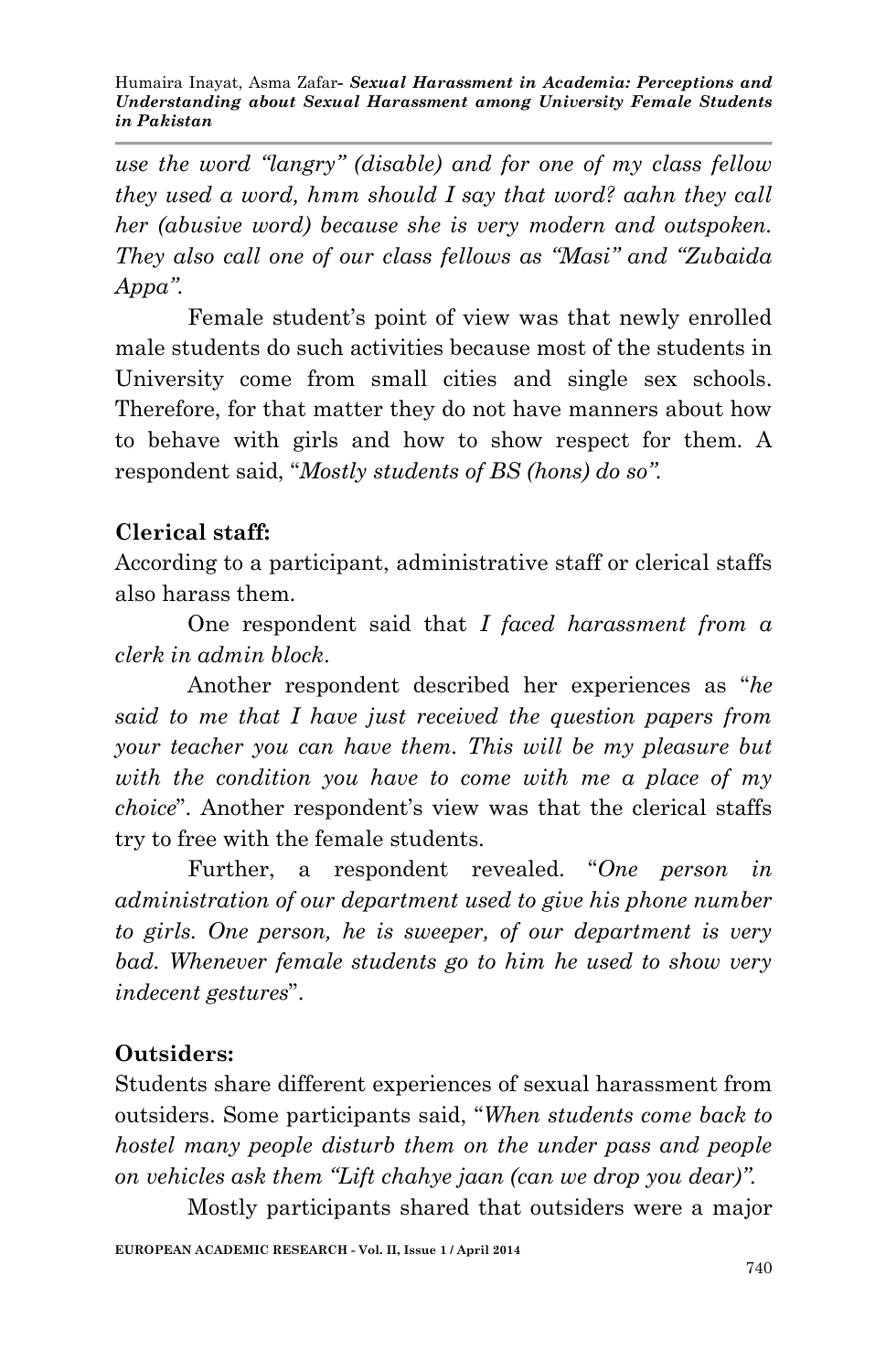source of sexual harassment. One participant revealed, *"I myself have experienced that outsiders mostly beggars showed their private parts while begging at different places.* Another participant said that Some *"Rikshaw wala" (rickshaw drivers) indecently expose themselves in front of girls. Infect outsiders are a major source for harassment for female students. This is a common practice by outsiders. Outsiders gave unbearable comments when we pass on university roads even in front of our department.*

### **Very few teachers**

Some of the respondents said that teachers are rarely involved in such behavior. However, other said that students, employees, even some teachers and outsiders are involved in this dirty act of harassment

One of the respondent said, "*That male teachers become grudged in marks and grades when a female student refuses whom they like or expect some favor in relationship making".* 

Further, a respondent said, *"I think teachers are rarely involved in such activities. However* another participant revealed that "*teacher mostly talk about women more in class in discussion mostly talk about the sensitive topics related to women that sometimes tease them psychologically as boys later discussed those matters in negative way*"

### **Reasons of sexual harassment**

Female student's point of view is that lack of moral training of males and lack of respect for female gender are the main reasons of sexually harassing the female students. Male dominance in our society is also a main cause of such behaviors.

## **Lack of ethics/moral training**

Many of the students explained that people lack values, ethics and moral training lack of moral training of males is the main reason of sexual harassment. "*Such people were educated only*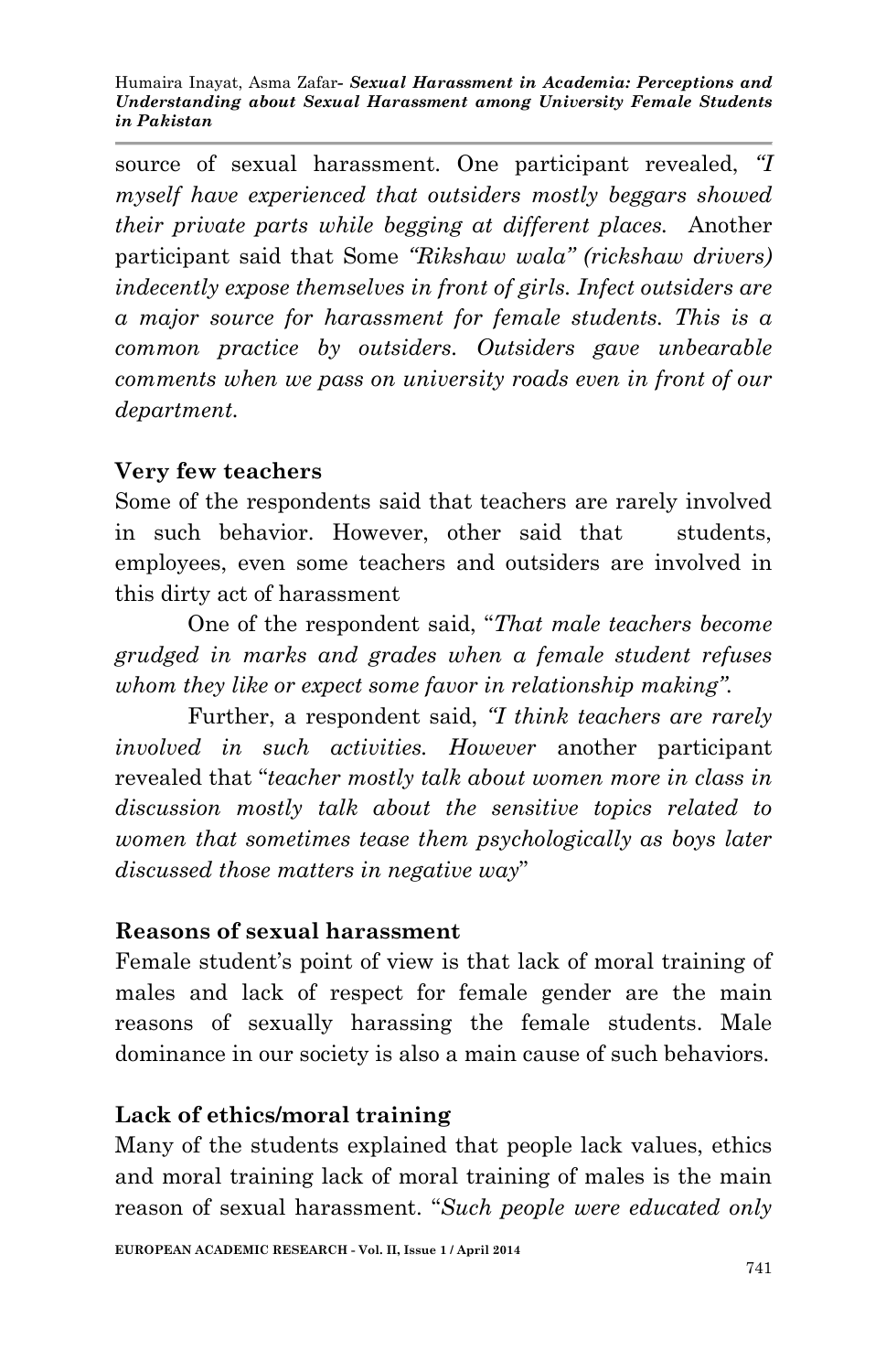*in terms of degrees but not in terms of moral values*. *Such are actually mentally sick people".*

Some respondents said, "*People, nowadays, are immoral; values are declining".*

### **Male dominance**

Female students consider male dominance as another reason of sexual harassment. One of the reasons is no response from girls. Males considered them weak so they think that whatever they are doing is their right and mostly, I have seen that people even don't consider it as harassment rather they call it 'shugal' 'Masti'and 'cher chaar'etc.

According to female students, boys in our society are trained in this way that they can do whatever that wants on the other hand girls are trained to be submissive, that's why males consider it their right to rule over females in every setting.

"*Double standards for boys and girls in the families all are reasons behind this issue. In our culture boys are taught, I would say, that it is their right to rule over females. They express this learning everywhere*". As males know that females mostly will not report to any one, they become powerful. Girls do not tell anyone if they are being harassed so males become more powerful and they again and again repeat their behavior. *"University female students are harassed because females are considered weak"*. Further, a participant said, "*In any case of sexual harassment females are considered to be equally involved even if they are not involved". "Our society is male dominated and if female report such things they are considered bad".*

## **Discussion**

Institutions of higher learning have the mandate to provide good learning environment where scholarly work could be persuaded without any fear but existing situation in academia is contrary to above mandate. Sexual harassment in academia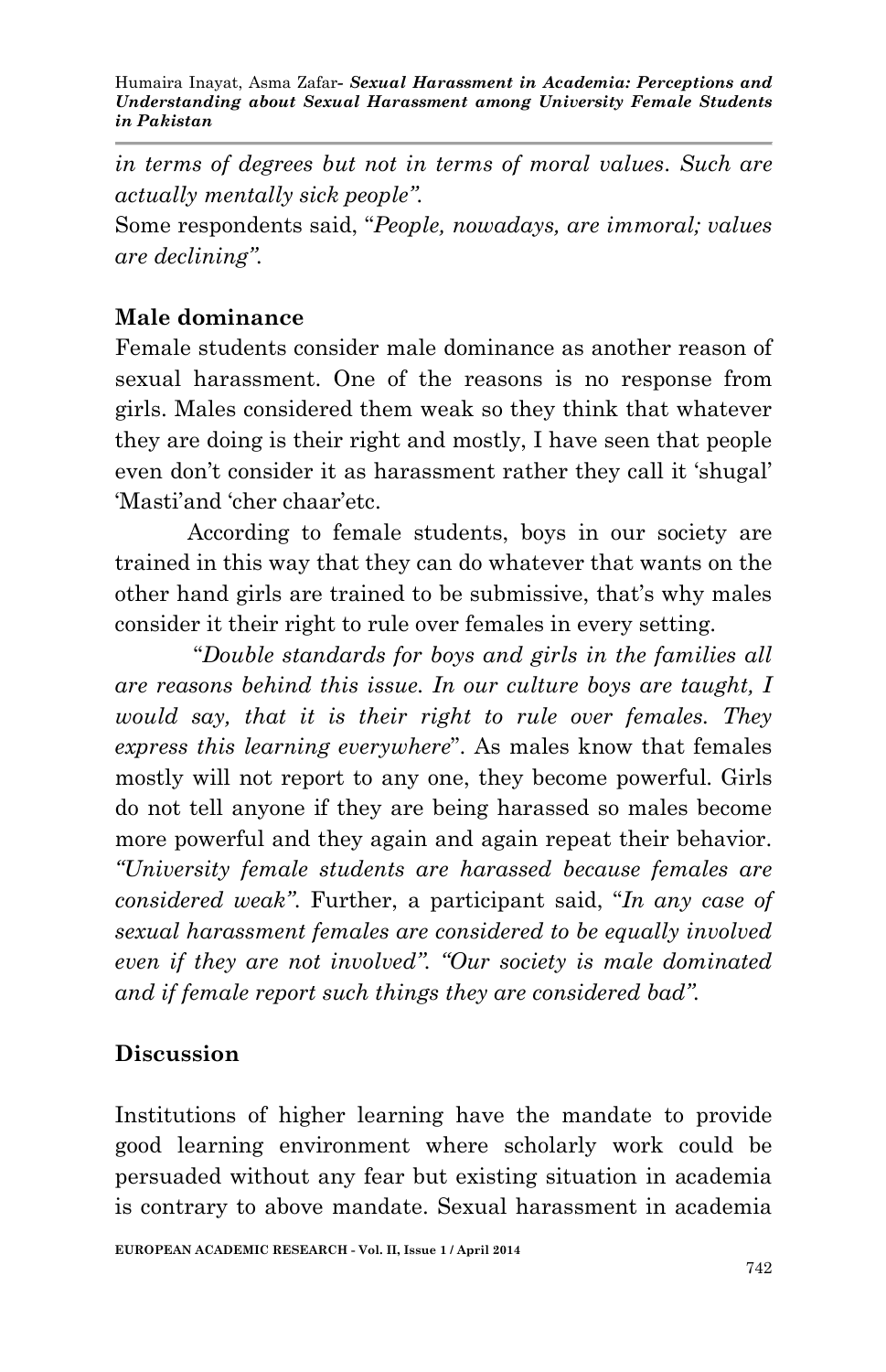received a lot of attention and consideration (Fitzgerald et al. 1988; Murrell et al. 1995). Previous studies reveals that almost 60% of women face some form of sexual harassment (Fitzgerald et al. 1988), it had negative impacts on their lives Fitzgerald et al. (1988), and they reported issues of depression and anxiety lack of confidence in their life. The present study offers a viewpoint to understanding the issue of sexual harassment in a academia. Students have better understanding about sexual harassment as they stated sexual harassment as repetitive humiliation based on sex, visual displays, and unwanted sexual attention, physical interference with individuals and overt and covert pressure for sexual favors constitute sexual harassment. Further, in this study, almost all participants have consensus that male dominance and power relation and double standard for male and female are the core causes of sexual harassment in

University. Study also revealed that senior students harass the junior or new comers because they are not aware of university environment.

The purpose of this study is to sensitize the understanding about the sexual harassment among university students as sometime people confuses harassment with other behaviors like flirting sometimes feels good whereas sexual harassment not and if other person feel same than is mutual consent exist. Stein (1994) stressed that flirting and joking are different from sexual harassment as these are enjoyable but sexual harassment annoys. However, when something offends the person then it may be sexual harassment. Monroe (1999) states that however sexual harassment is not compliment of friends or mutual jokes, conversely mutual relations must continue.

# **Conclusion**

To conclude, this research aimed at exploring the perceptions and understanding about sexual harassment in academia. The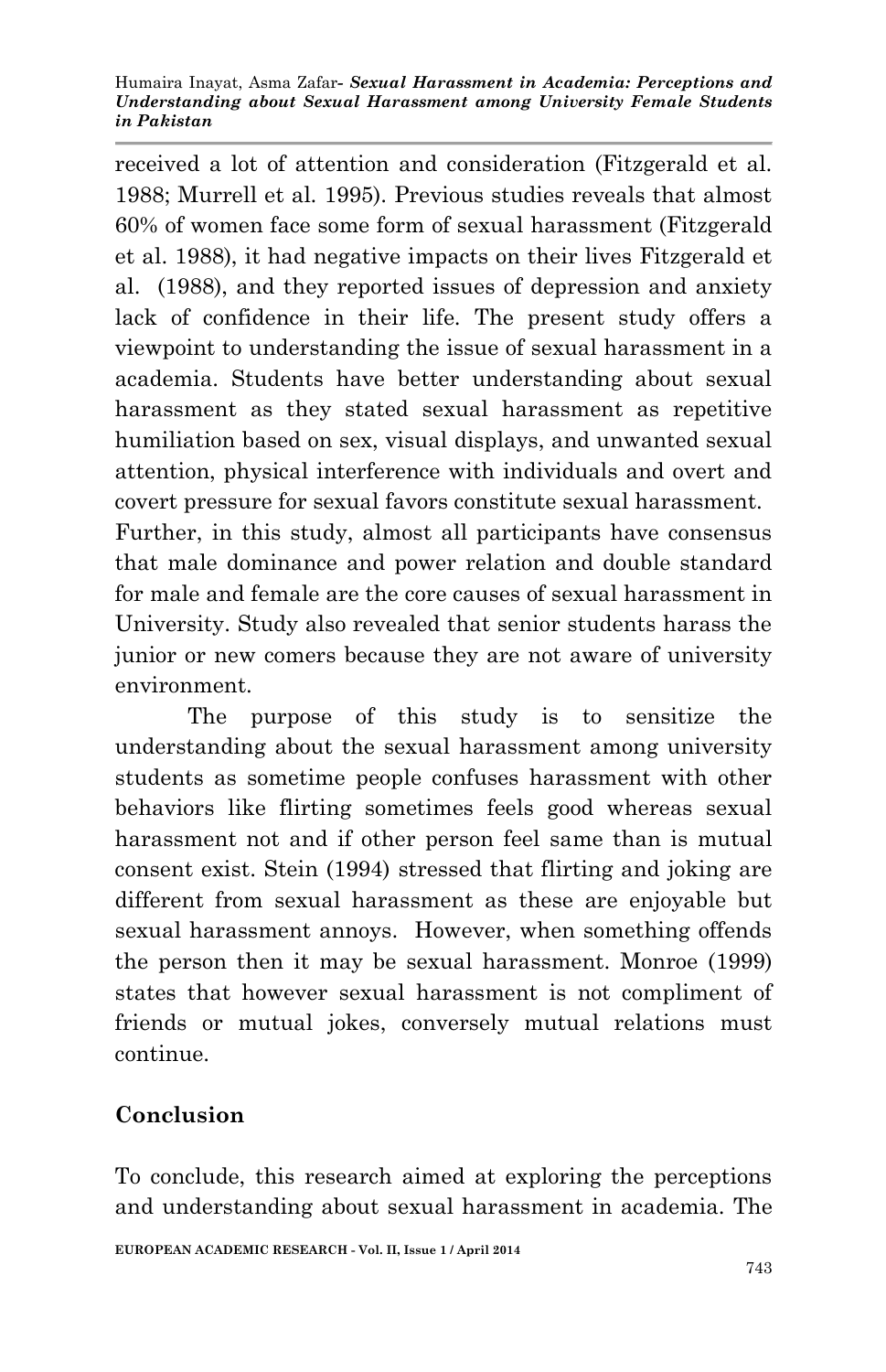focus of study is sensitization about sexual harassment in academia. Despite the limitations of this study, researchers believe that these findings will make valuable contributions in this regard. This research shows that female students have better understanding about the phenomenon of sexual harassment and they perceive it as an issue of considerable magnitude in academia and difference exists in gender plays a role as females take it seriously while males take it lightly and do not include most of their behaviors as sexual harassment. Most of the students perceive that only male harass females and the reason behind it is the male dominance and double standards for male and females in our society and lack of ethical/moral training of children by their parents.

## **BIBLIOGRAPHY:**

- Biber, H. and Leavy, P. 2006. *The practice of qualitative research.* New Dehli: Sage Publishers.
- Benson, D. J., & Thomson, G. E. 1982. "Sexual harassment on a university campus: The confluence of authority relations, sexual interest and gender stratification." *Social problems* 236-251.
- Bursik, K. 1992. "Perceptions of sexual harassment in an academic context." *Sex Roles* 27(7-8): 401-412.
- Dougherty, D. S. 1999. "Dialogue through Standpoint Understanding Women's and Men's Standpoints of Sexual Harassment." *Management Communication Quarterly* 12(3): 436-468.
- Fitzgerald, F., Shullman, L., Bailey, N., Richards, M., Swecker, J., Gold, Y., Ormerod, M., and Weitzman, L. 1988. "The incidence and dimensions of sexual harassment in academia and the work place." *Journal of Vocational Behavior* 32: 152-175.

Morgan, D. 1996. "An ethics of caring and its implications for